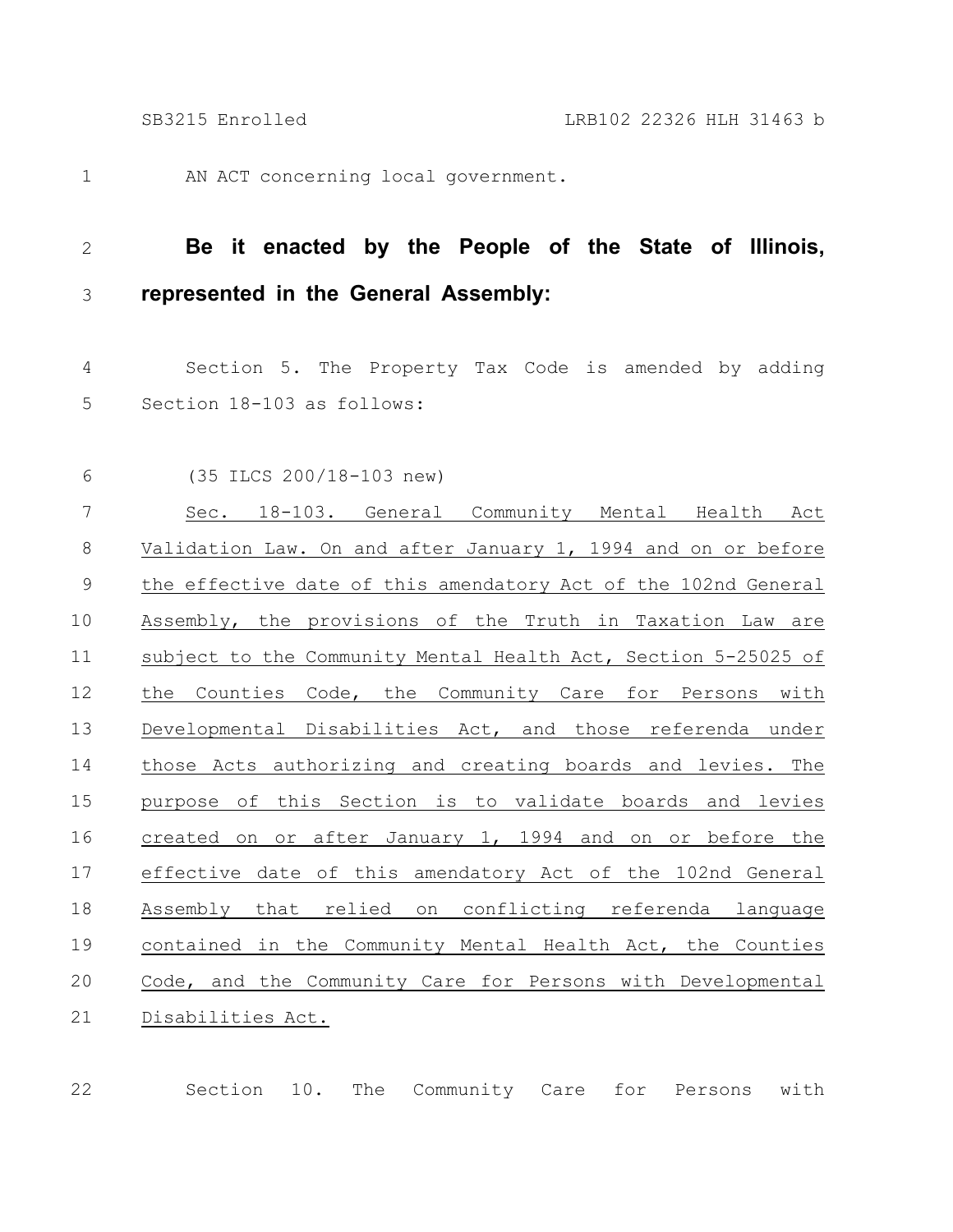SB3215 Enrolled - 2 - LRB102 22326 HLH 31463 b

Developmental Disabilities Act is amended by changing Section 1.2 as follows: 1 2

(50 ILCS 835/1.2) (was 55 ILCS 105/1.2)

3

Sec. 1.2. Petition for submission to referendum by electors. 4 5

(a) Whenever a petition for submission to referendum by the electors which requests the establishment and maintenance of facilities or services for the benefit of its residents with a developmental disability and the levy of an annual tax not to exceed 0.1% upon all the taxable property in the governmental unit at the value thereof, as equalized or assessed by the Department of Revenue, is signed by electors of the governmental unit equal in number to at least 10% of the total votes cast for the office that received the greatest total number of votes at the last preceding general election of the governmental unit and is presented to the county clerk, the clerk shall certify the proposition to the proper election authorities for submission at the governmental unit's next general election. The proposition shall be in substantially the following form: 6 7 8 9 10 11 12 13 14 15 16 17 18 19 20

Shall (governmental unit) levy an annual tax not to exceed 0.1% upon the equalized assessed value of all taxable property in (governmental unit) for the purposes of establishing and maintaining facilities or services for the benefit of its residents who are persons with 21 22 23 24 25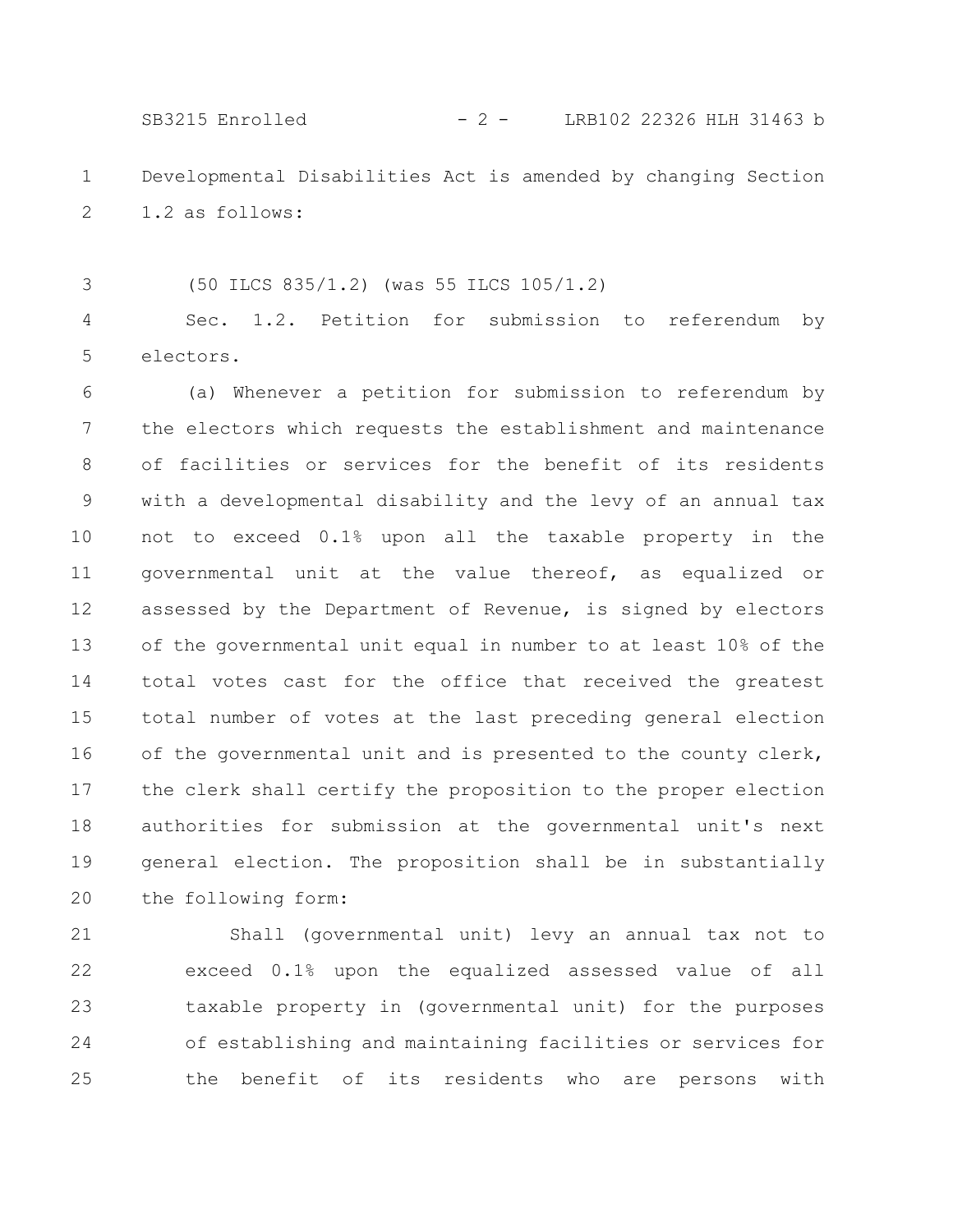SB3215 Enrolled - 3 - LRB102 22326 HLH 31463 b

intellectual or developmental disabilities and who are not eligible to participate in any program provided under Article 14 of the School Code, 105 ILCS 5/14-1.01 et seq., including contracting for those facilities or services with any privately or publicly operated entity that provides those facilities or services either in or out of (governmental unit)? 1 2 3 4 5 6 7

(b) If a majority of the votes cast upon the proposition are in favor thereof, such tax levy shall be authorized and the governmental unit shall levy a tax not to exceed the rate set forth in Section 1 of this Act. 8 9 10 11

(c) If the governmental unit is also subject to the Property Tax Extension Limitation Law, then the proposition shall also comply with the Property Tax Extension Limitation Law. Notwithstanding any provision of this subsection, any referendum imposing an annual tax on or after January 1, 1994 and prior to the effective date of this amendatory Act of the 102nd General Assembly that complies with this Section is hereby validated. 12 13 14 15 16 17 18 19

(Source: P.A. 99-143, eff. 7-27-15; 100-1129, eff. 1-1-19.) 20

Section 15. The Counties Code is amended by changing Section 5-25025 as follows: 21 22

- (55 ILCS 5/5-25025) (from Ch. 34, par. 5-25025) 23
- Sec. 5-25025. Mental health program. If the county board 24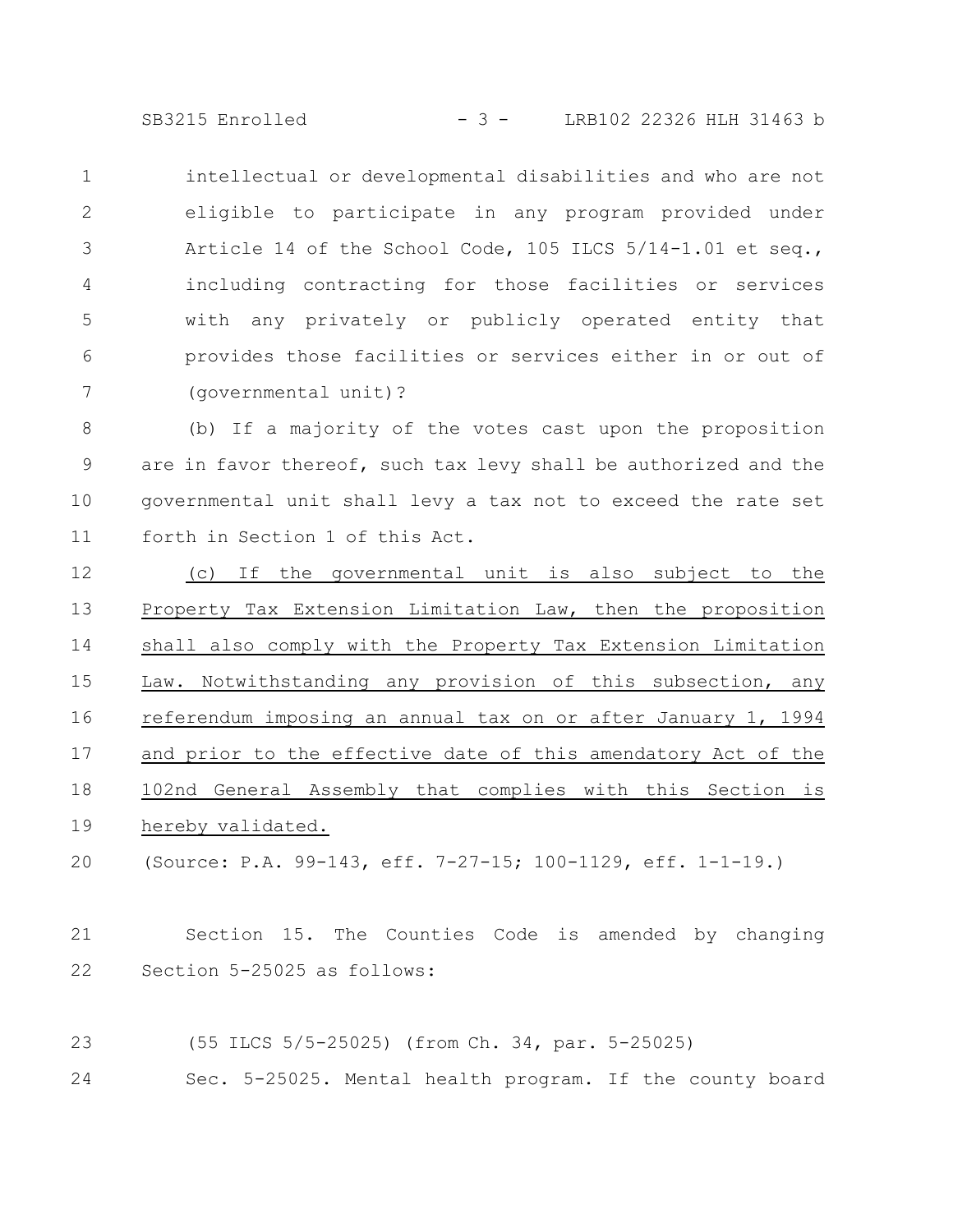SB3215 Enrolled - 4 - LRB102 22326 HLH 31463 b

of any county having a population of less than 1,000,000 inhabitants and maintaining a county health department under this Division desires the inclusion of a mental health program in that county health department and the authority to levy the tax provided for in subsection (c) of this Section, the county board shall certify that question to the proper election officials, who shall submit the proposition at an election in accordance with the general election law. The proposition shall be in substantially the following form: ------------------------------------------------------------ Shall ...........County include a mental health program in the YES county health department, and levy an annual tax of not to exceed --------------------.05% of the value of all taxable property for use for mental health purposes by the county health NO department? ------------------------------------------------------------ 1 2 3 4 5 6 7 8 9 10 11 12 13 14 15 16 17 18

If a majority of the electors voting at that election vote in favor of the proposition, the county board may include the mental health program in the county health department and may, annually, levy the additional tax for mental health purposes. All mental health facilities provided shall be available to all citizens of the county, but the county health board may vary any charges for services according to ability to pay. 20 21 22 23 24 25 26

19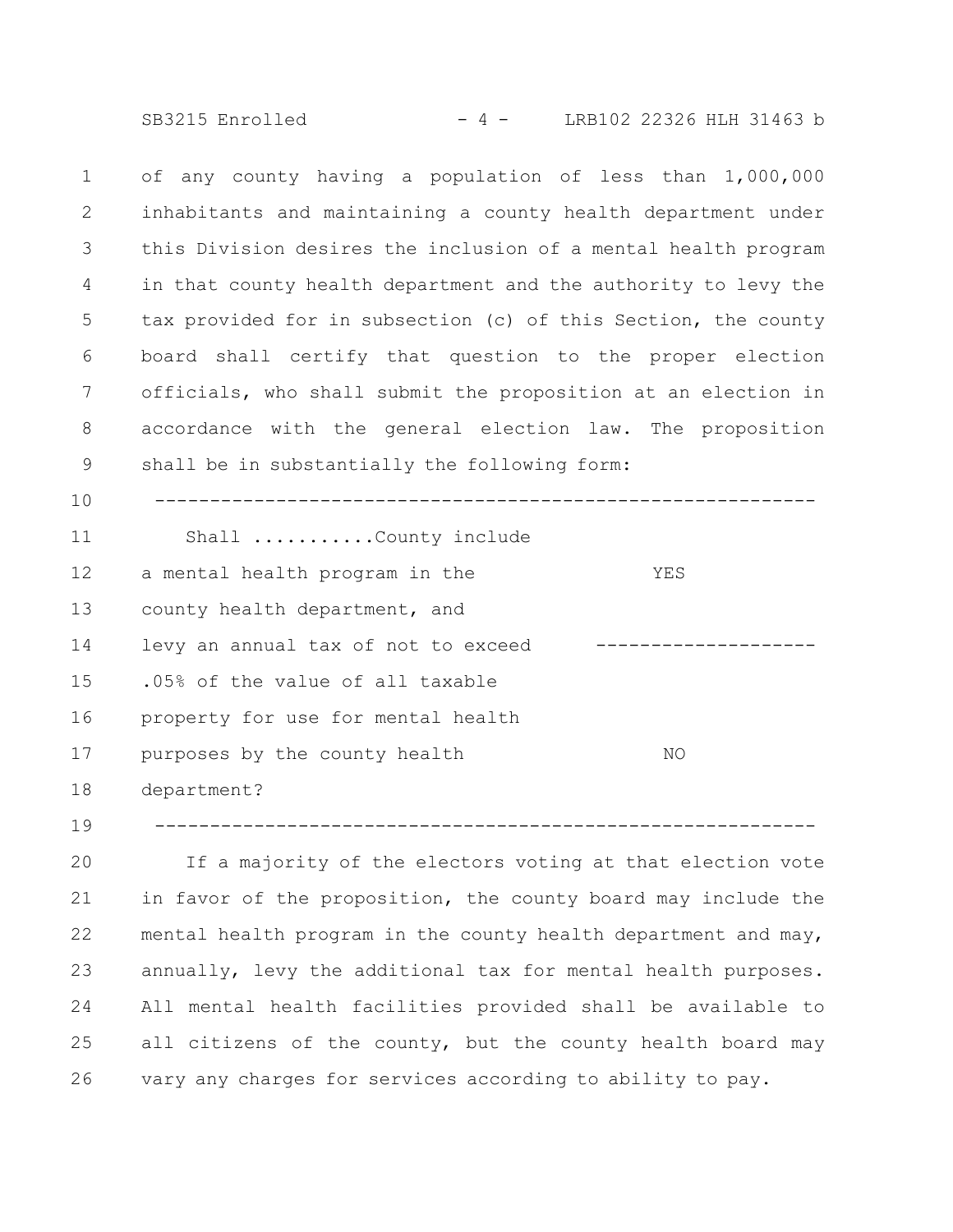SB3215 Enrolled - 5 - LRB102 22326 HLH 31463 b

| $\overline{1}$ | If the county is also subject to the Property Tax               |
|----------------|-----------------------------------------------------------------|
| $\mathcal{L}$  | Extension Limitation Law, then the proposition shall also       |
| 3              | comply with the Property Tax Extension Limitation<br>Law.       |
| $\overline{4}$ | Notwithstanding any provision of this Section, any referendum   |
| .5             | imposing an annual tax on or after January 1, 1994 and prior to |
| 6              | the effective date of this amendatory Act of the 102nd General  |
|                | Assembly that complies with this Section is hereby validated.   |
|                |                                                                 |

When the inclusion of a mental health program has been approved: 8 9

(a) To the extent practicable, at least one member of the County Board of Health, under Section 5-25012, shall be a person certified by The American Board of Psychiatry and Neurology professionally engaged in the field of mental health and licensed to practice medicine in the State, unless there is no such qualified person in the county. 10 11 12 13 14 15

(b) The president or chairman of the county board of health shall appoint a mental health advisory board composed of not less than 9 nor more than 15 members who have special knowledge and interest in the field of mental health. Initially, 1/3 of the board members shall be appointed for terms of one year, 1/3 for 2 years and 1/3 for 3 years. Thereafter, all terms shall be for 3 years. This advisory board shall meet at least twice each year and provide counsel, direction and advice to the county board of health in the field of mental health. 16 17 18 19 20 21 22 23 24 25

26

(c) The county board may levy, in excess of the statutory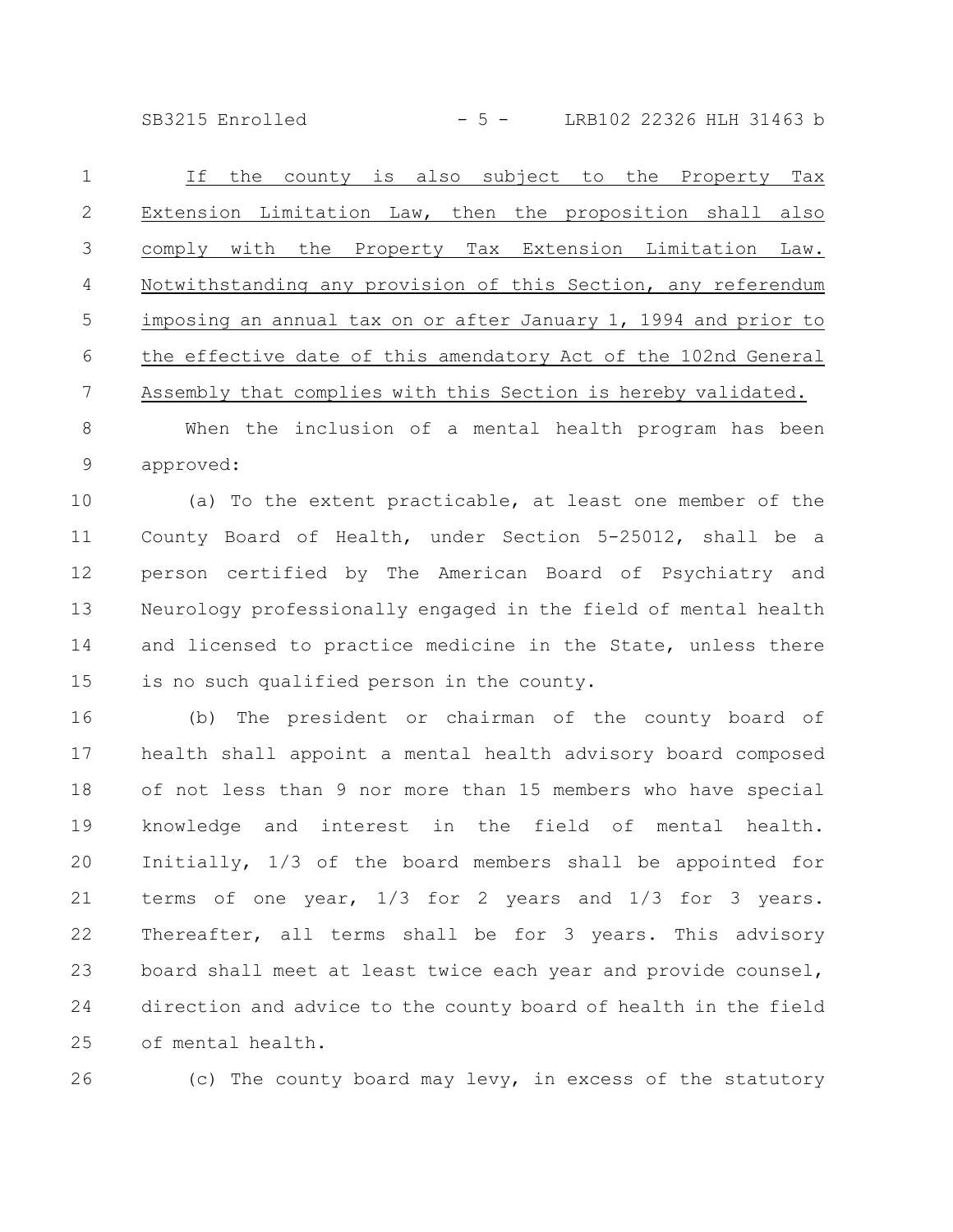SB3215 Enrolled - 6 - LRB102 22326 HLH 31463 b

limit and in addition to the taxes permitted under Sections 5-25003, 5-25004 and 5-25010, an additional annual tax of not more than .05% of the value, as equalized or assessed by the Department of Revenue, of all taxable property within the county which tax shall be levied and collected as provided in Section 5-25010 but held in the County Health Fund of the county treasury for use for mental health purposes. These funds may be used to provide care and treatment in public and private mental health facilities. 1 2 3 4 5 6 7 8 9

(d) When a mental health program has been included in a county health department pursuant to this Section, the county board may obtain the authority to levy a tax for mental health purposes in addition to the tax authorized by the preceding paragraphs of this Section but not in excess of an additional .05% of the value, as equalized or assessed by the Department of Revenue, of all taxable property in the county by following the procedure set out in Section 5-25003 except that the proposition shall be in substantially the following form: 10 11 12 13 14 15 16 17 18

Shall.... county levy, in excess of the statutory limit, an additional YES annual tax of not to exceed .05% for -----------------use for mental health purposes by the NO county health department? ------------------------------------------------------------ If the majority of all the votes cast on the proposition in 20 21 22 23 24 25 26

19

------------------------------------------------------------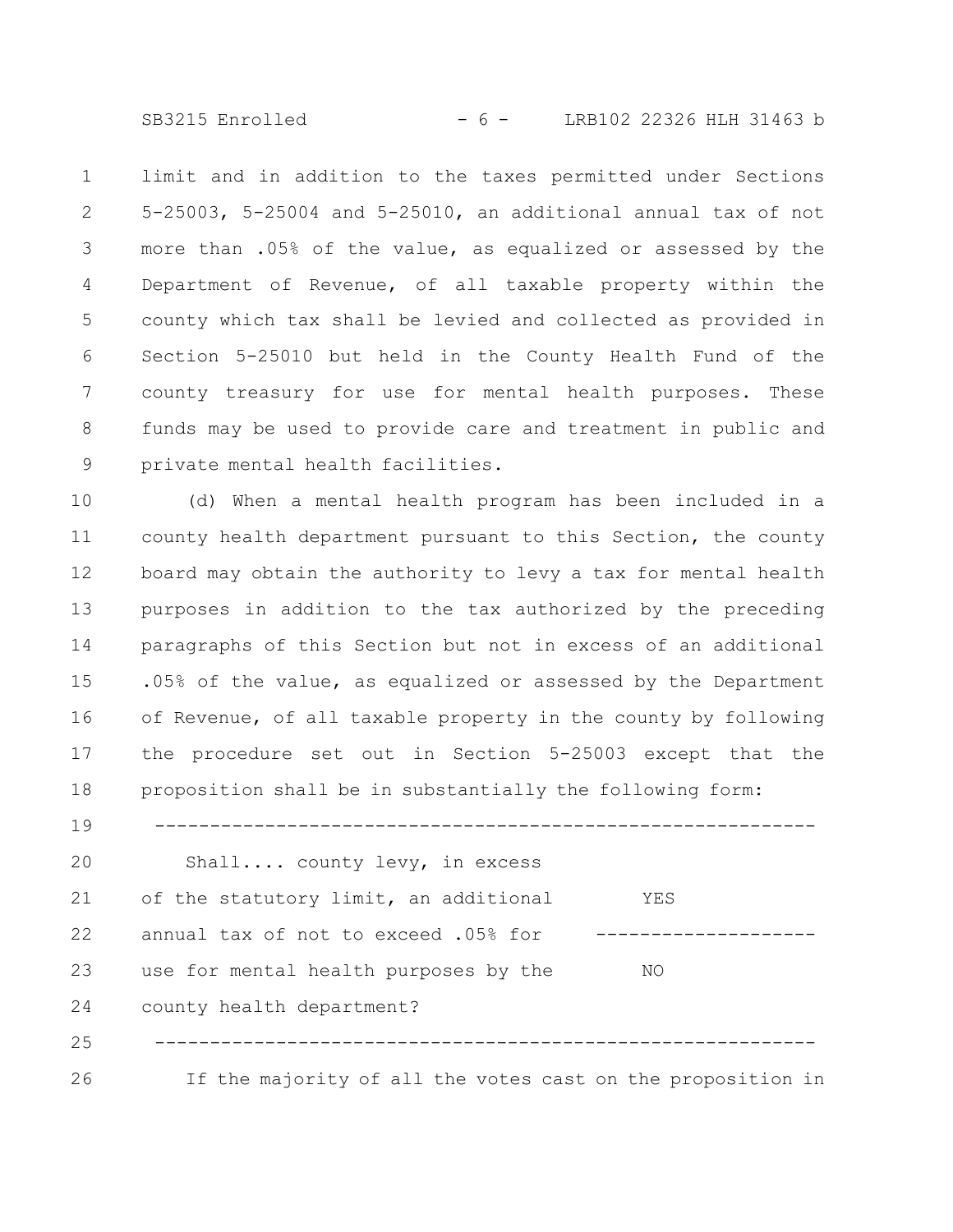SB3215 Enrolled - 7 - LRB102 22326 HLH 31463 b

the county is in favor thereof, the county board shall levy such tax annually. The levy and collection of this tax shall be as provided in Section 5-25010 but the tax shall be held in the County Health Fund of the county treasury for use, with that levied pursuant to paragraph (c), for mental health purposes. (Source: P.A. 86-962; 86-1028.) 1 2 3 4 5 6

Section 20. The Community Mental Health Act is amended by changing Section 5 as follows: 7 8

(405 ILCS 20/5) (from Ch. 91 1/2, par. 305) 9

Sec. 5. (a) When the governing body of a governmental unit passes a resolution as provided in Section 4 asking that an annual tax may be levied for the purpose of providing such mental health facilities and services, including facilities and services for the person with a developmental disability or a substance use disorder, in the community and so instructs the clerk of the governmental unit such clerk shall certify the proposition to the proper election officials for submission at a regular election in accordance with the general election law. The proposition shall be in the following form: Shall............ (governmental 10 11 12 13 14 15 16 17 18 19 20 21 22

unit) levy an annual tax of not to YES 23

exceed .15% for the purpose of providing 24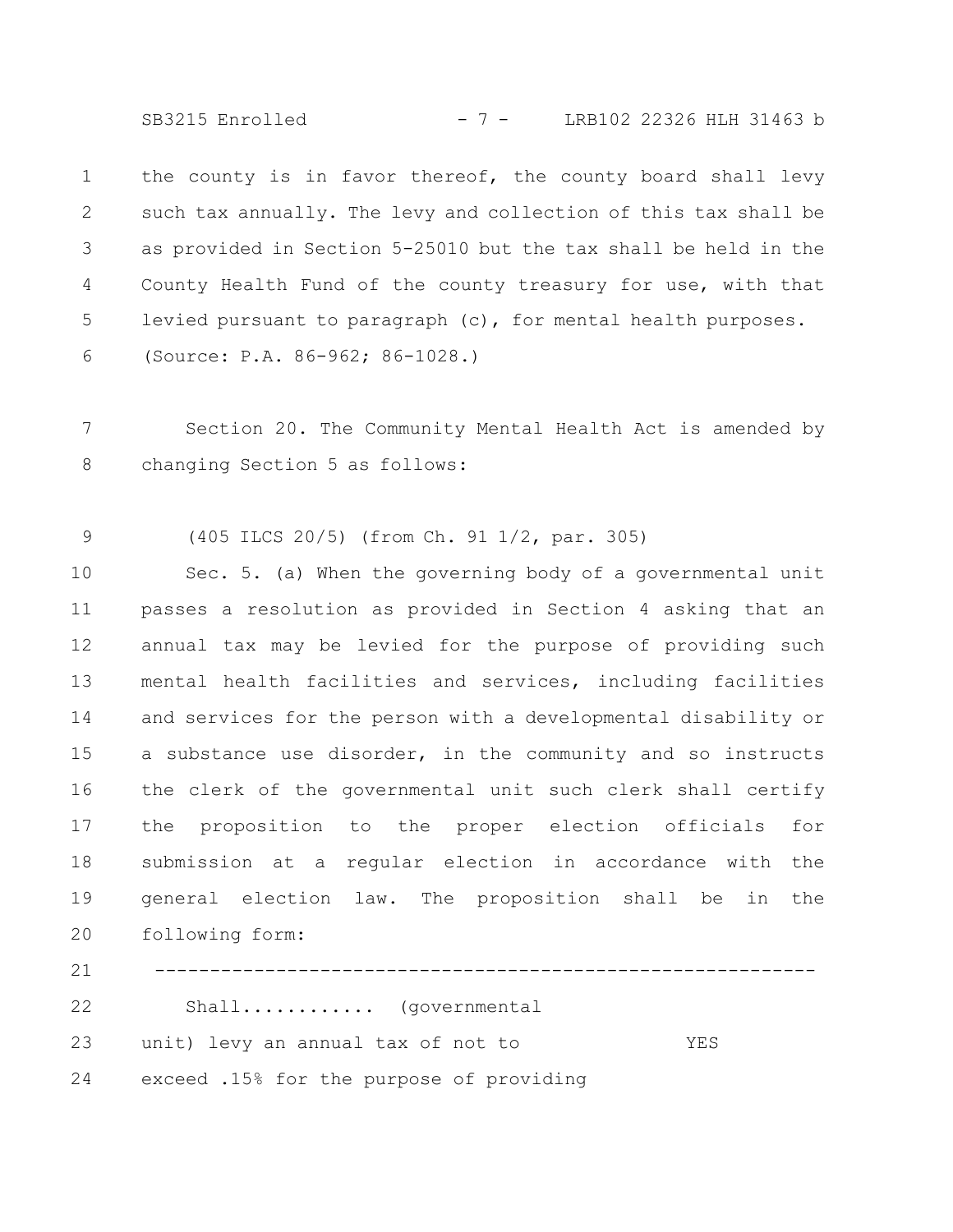SB3215 Enrolled - 8 - LRB102 22326 HLH 31463 b

community mental health facilities and -------------services including facilities and services for the person with a developmental MO disability or a substance use disorder? ------------------------------------------------------------ (a-5) If the governmental unit is also subject to the Property Tax Extension Limitation Law, then the proposition shall also comply with the Property Tax Extension Limitation Law. Notwithstanding any provision of this subsection, any referendum imposing an annual tax on or after January 1, 1994 and prior to the effective date of this amendatory Act of the 102nd General Assembly that complies with subsection (a) is hereby validated. 1 2 3 4 5 6 7 8 9 10 11 12 13

(b) If a majority of all the votes cast upon the proposition are for the levy of such tax, the governing body of such governmental unit shall thereafter annually levy a tax not to exceed the rate set forth in Section 4. Thereafter, the governing body shall in the annual appropriation bill appropriate from such funds such sum or sums of money as may be deemed necessary, based upon the community mental health board's budget, the board's annual mental health report, and the local mental health plan to defray necessary expenses and liabilities in providing for such community mental health facilities and services. 14 15 16 17 18 19 20 21 22 23 24

(c) If the governing body of a governmental unit levies a tax under Section 4 of this Act and the rate specified in the 25 26